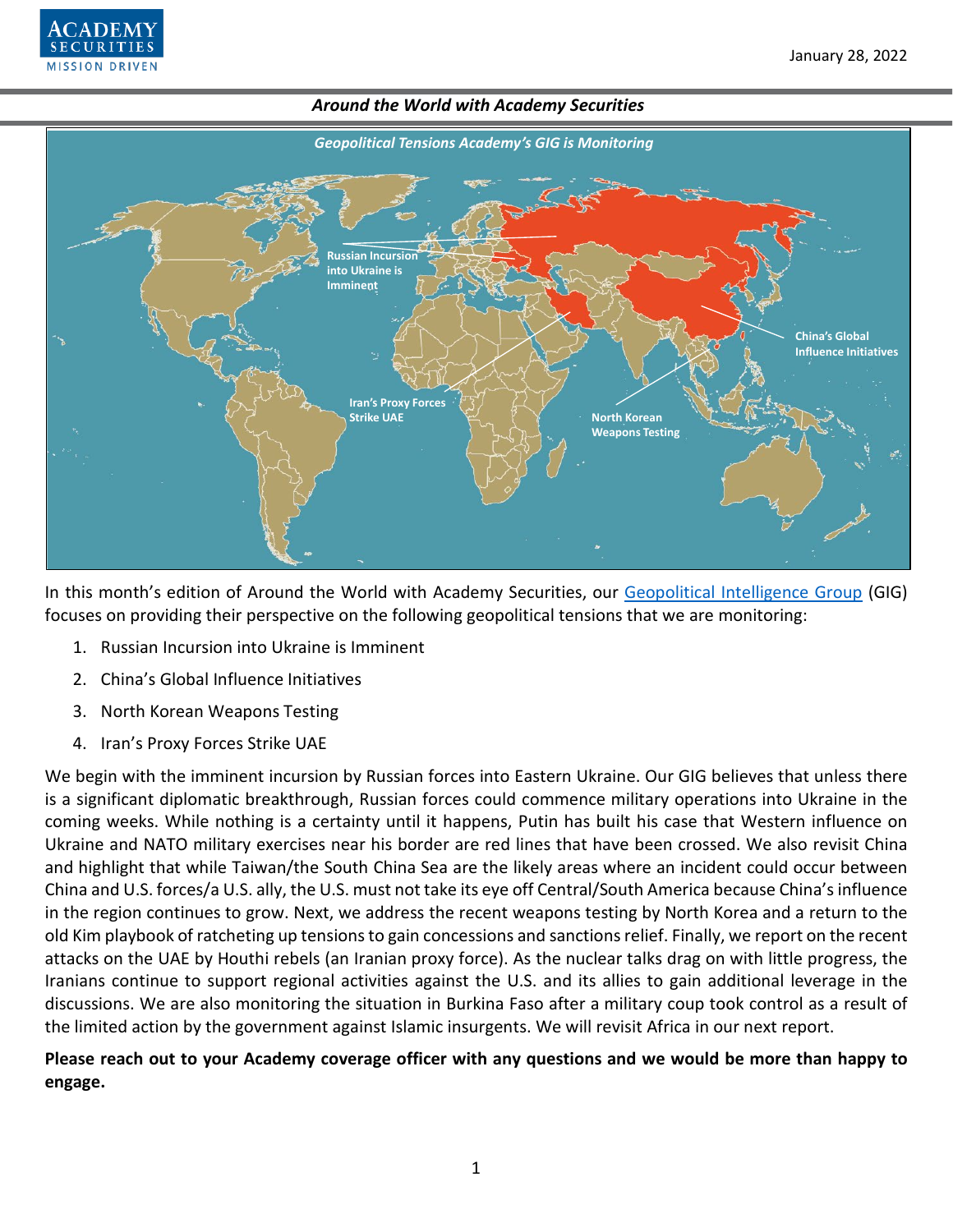

**Front and Center: Russian Incursion into Ukraine is Imminent**

In our last [ATW,](https://www.academysecurities.com/wordpress/wp-content/uploads/2021/12/Around-the-World-with-Academy-Securities_12-17-21.pdf) [Podcast,](https://www.academysecurities.com/geopolitical/geopolitical-podcasts/) last week's [SITREP,](https://www.academysecurities.com/geopolitical/insights/) and yesterday's updated [SITREP,](https://www.academysecurities.com/russia-on-the-warpath-update-1-26-22/) we addressed the buildup of Russian troops on the Ukrainian border. Currently, there are ~100k+ troops near the Ukrainian border and the concern is that an incursion into Eastern Ukraine is imminent. As tensions continue to build, the U.S. has now begun to evacuate families of diplomats in Ukraine. In addition, the UK accused Russia of trying to install a pro-Moscow leader in Kyiv and the U.S. has accused Russia of escalating the situation by potentially positioning special operations forces in Ukraine to cause an incident that can be blamed on Ukraine and pre-empt a Russian move into the country. On January  $21^{st}$ , Secretary of State Blinken met with Russian Foreign Minister Sergey Lavrov to diffuse the situation and said that "If Russia wants to begin to convince the world that it has no aggressive intent



toward Ukraine, a very good place to start would be by deescalating by bringing back and removing these forces from Ukraine's borders." Blinken also warned that "We and all of our allies and partners are equally committed to making sure we are doing everything possible to make clear to Russia that there will be a swift, severe, and united response to any form of aggression by Russia directed at Ukraine."

Leading up to this meeting, Putin had demanded that the U.S./NATO provide security guarantees to Russia including barring Ukraine from ever joining NATO and removing U.S./NATO forces from former Warsaw Pact nations including Poland and Romania. The concern is that these requests are non-starters for the U.S. as Putin appears to be trying to "avenge history" and the fall of the Soviet Union, which Putin believes was the worst geopolitical disaster of the 20<sup>th</sup> century. The loss of Ukraine to the West is an outcome that Putin is willing to go to war to prevent. In addition, he has made even more concerning statements about increasing nuclear patrols and deployments closer to the U.S. There is the continued risk that the U.S./NATO alliance is not as united as once hoped as there have been requests by some (including Macron in France) to open a separate dialogue with Putin. Fracturing the alliance at a time when Russia, China, and Iran are conducting naval exercises in the Indian Ocean would clearly send the wrong message to Putin.

While the discussions continue, an incursion into Eastern Ukraine will likely happen in the coming weeks unless there is a breakthrough in the talks between the two sides, and neither side appears to be backing down. In fact, while it is difficult to differentiate "posturing from intention," both sides are taking steps to escalate tensions to improve their negotiating positions (an incredibly slippery slope). Last weekend, the U.S. warned that it could deploy 8,500 troops to the Baltics to reassure NATO members in the region. The Baltics (as well as Poland) are within range of Russian Iskander nuclear missiles based in Kaliningrad, which is a legitimate concern as U.S. Patriot missile systems are not yet in place to defend against this threat. In response, Russian forces began military exercises (including with the Iskander missiles) in the western part of the country. Most recently, on January  $25<sup>th</sup>$ , the USS Harry S. Truman aircraft carrier strike group was placed under NATO command (for the first time since the Cold War) in the Mediterranean and will take part in exercises with other NATO members. The question is, as this escalates, how far will the U.S. go in defense of Ukraine?

*"With respect to Russia, there are a variety of opinions, but only Putin knows for sure and even he may not have yet formulated his endgame. That said, a couple of realities are defining how the U.S. and our NATO allies may respond. The biggest factor is that Ukraine is not a member of NATO, and therefore no Article 5 defense of Ukraine is on the table. Some NATO members are stepping up military aid and assistance, but U.S. support to date has been very*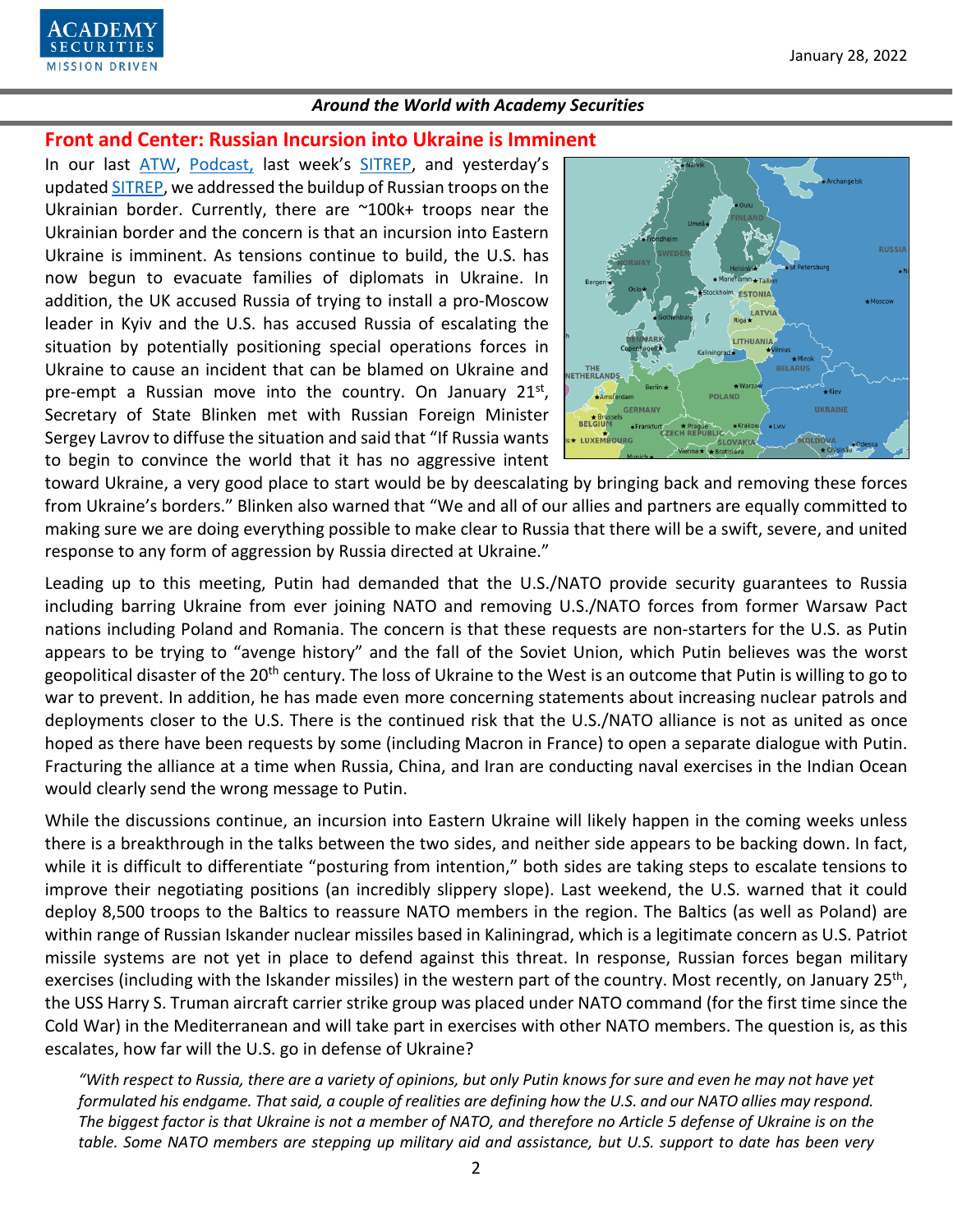

*moderate. Of course, the U.S. has threatened serious consequential sanctions against Russia if they invade. If the Western powers intend to pressure the Russian elites to dissuade Putin from war, then they'd better mean it, not only for Putin but for everyone around him, including his underbosses who don't have Putin's political and financial resources to protect themselves and who thus will face real costs and personal losses.*

*Biden has tried to say something along these lines, but the Russians understandably shrug off threats they've heard before from the Americans. Unless the West has the will to inflict serious economic punishment on the Russian elites, the only path out is by a diplomatic move where Washington publicly refuses to accept Russia's unreasonable demands but finds ways to craft a compromise between the United States and Russia, between Russia and Ukraine, and between the United States and its European allies. Through all of this, the Biden administration has cycled through every combination of threats to deter the Russians from attacking. But the reality is this: Putin created this crisis, and only Putin can end it." - General David Deptula*

*"With respect to cyber, since NATO and the U.S. have not established hard cyber "red lines", there is uncertainty in what a response would be both in terms of proportionality and ensuring attribution (i.e., that it was actually Russia). For the U.S., CYBERCOM would be responsible for those actions, and I suspect it is already prepping the battlefield. The Article 5 collective self-defense clause of NATO would also come into play if Russia attacked NATO nations but again, attribution of the attack (with certainty to Russia) could take time, delaying international response." - Admiral Danelle Barrett*

*"Strategically, the situation in Ukraine goes well beyond the border between Ukraine and Russia and its impact on Europe. More importantly, this is another step in an alliance between China and Russia to undermine and replace the democratic norms that have been in place since WWII. Putin and Xi Jinping are supporting each other at every step in their plan to break down the current world order led by the U.S. Both see the U.S. efforts to criticize them on human rights and democracy as a threat and a means to undermine their sovereign authority. Their recent military exercises with Iran and their bi-lateral exercises in the Pacific were done as a show of strength and a way to counter U.S. military influence. They see cracks in America's global strength after the chaotic withdrawal from Afghanistan and they are now exploiting perceived U.S. weakness over Ukraine and Taiwan.* 

*Russia sees the U.S. meddling in Ukraine in the same way China sees the U.S. challenging its authority in Hong Kong and Taiwan. Putin and Xi are using force in all three places to pressure the U.S. and the West into concessions. Putin was successful in his land grabs in eastern Ukraine and Crimea and before that in Georgia. Xi's latest success was to break Hong Kong's democracy movement and he now has his sights set on Taiwan. A new cold war between democracy and autocracy has emerged. Putin's goal since coming to power has been to restore Russia's former sphere of influence while Xi sees a rising China's right to lead a new world order. The reunifications of Ukraine with Russia and Taiwan with China are both key pieces to their plan to weaken the U.S. Putin flexes his muscles using his military as his only means because of the weakness in Russia's economy while Xi is more willing to use his economic power through his Belt and Road Initiative while he continues to rapidly build up his military." - General Robert Walsh*

*"Russia's economy is not as diversified as China's, and it is very dependent on earnings from fuel and energy exports. Since most geopolitical challenges end up in negotiation at some point, it will be important to create conditions where both sides can claim victory so don't be surprised if the Nord Stream 2 pipeline comes into play if Russia does not invade Ukraine in the next 30 days. Expect to see Russia continue to utilize their information warfare capabilities to foment instability and undermine regimes globally that are aligned with the West. In Ukraine, Russia will continue to stress Russian ethnic and cultural influences to support why Ukraine should be part of Russia and that it is the choice of the people living in Ukraine (the portion of Ukraine they invade/take over). As tensions heat up in Ukraine, much like we saw in 2008 (Tu-160 nuclear-capable bombers, four warships), 2013-14 (Tu-160's), and Tu-160's again in 2018, we can expect to see increased Russian presence in Venezuela. Strategically it makes sense to continue to leverage willing anti-U.S. regimes in the region. We may also see increased arms sales, but we will not see them putting weapons in Venezuela or Cuba." - General KK Chinn*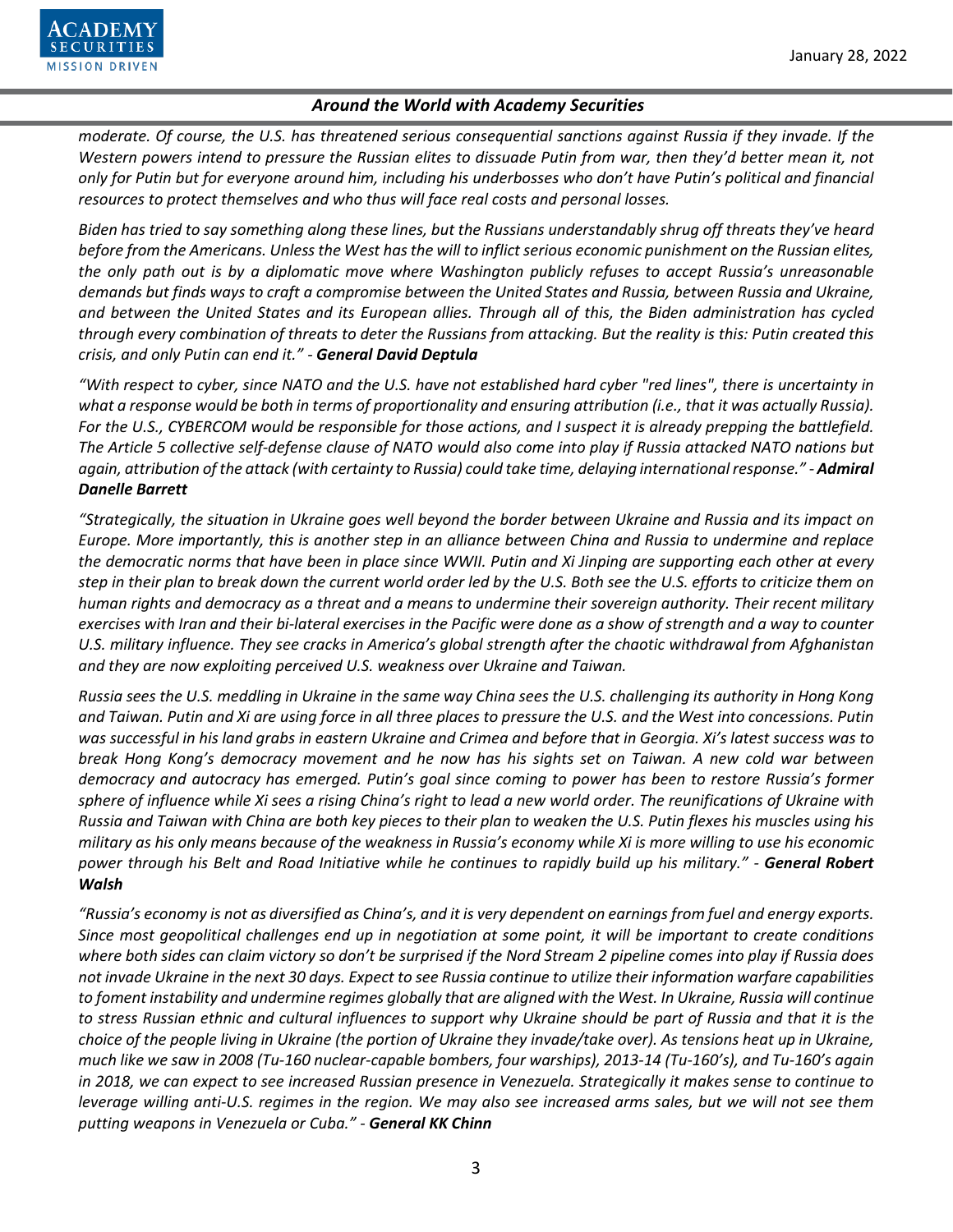

# **China's Global Influence Initiatives**

As we discussed in our previous [ATW,](https://www.academysecurities.com/wordpress/wp-content/uploads/2021/12/Around-the-World-with-Academy-Securities_12-17-21.pdf) Taiwan and the South China Sea will continue to be flash points as the U.S. conducts patrols in the region supporting freedom of navigation and our allies. These tensions were again highlighted on January 24<sup>th</sup> when China flew 39 warplanes into Taiwan's Air Defense Identification Zone (ADIZ) in response to the USS Carl Vinson and the USS Abraham Lincoln strike groups conducting operations in the Philippine Sea. In addition to these concerns, China's growing nuclear arsenal was at the top of the agenda during the January  $21^{st}$  virtual meeting between President Biden and the new Japanese Prime Minister Fumio Kishida. Even with the upcoming Olympics in Beijing starting on the  $4<sup>th</sup>$  of February, there continues to be a risk of an incident between China and the U.S. or a U.S. ally in the region (one area of concern is the recovery



operations of the U.S. F-35 that crashed while landing on the Carl Vinson this week). However, with the world's attention focused on the South China Sea (and the standoff with Russia over Ukraine), China continues to expand its sphere of influence globally from the Middle East to Africa and even to Central/South America.

Currently, China has "comprehensive strategic partnerships" with Argentina, Brazil, Chile, Ecuador, Mexico, Peru, and Venezuela. China's trade in the region has risen from \$20b to ~\$315b in 2020. With respect to supporting China or recognizing Taiwan, currently eight countries in Latin America/the Caribbean (out of 13 countries worldwide) recognize Taiwan with the remaining 25 counties supporting China. On December 9<sup>th</sup>, 2021, Nicaragua cut ties with Taiwan and is now in support of Beijing. The incoming president of Honduras Xiomara Castro (who Vice President Harris is meeting with this week) initially pledged to increase diplomatic ties with China in her campaign, but has since backtracked, likely because of enhanced support/pressure from the U.S. (and Taiwan eliminating tariffs on certain goods traded with Honduras).

However, China is also focused on El Salvador since it severed ties with Taiwan in 2019. It now appears that China will move forward with a project to upgrade La Unión, the deep-water port on the Gulf of Fonseca (on the Pacific). In addition, China will establish a special economic exclusion zone in the region which will favor China over the U.S. Looking further down the road, all these factors could lead to a Chinese naval presence at the port, which would be a big problem for the U.S. As China has built infrastructure and established influence in the Western Hemisphere, it has become the top trading partner of Brazil, Chile, Peru, and Uruguay. With several elections taking place in Central/South America in 2022 (i.e., in Ecuador, Colombia, Peru, Argentina, and Brazil), the risk is that many elections will be won by candidates who could embrace Chinese overtures of lending, investment in infrastructure projects, and trade deals in exchange for support.

*"China's air incursions this week into Taiwan's ADIZ were the second largest ever while the Chinese Navy continues to conduct naval operations near Taiwan and Japan. The increased naval activity is a signal to Japan to back off from its alliance with the U.S. and accept Beijing's demands for less military activity by the U.S. and Japan. We can expect China's military activity to decrease near Taiwan and Japan as the Olympics approach, but we can also expect China's air and naval operations to increase soon after. The lack of U.S. action in support of Ukraine will only stimulate Beijing's military intimidation operations.*

*Latin America is seeing more Chinese presence as Beijing challenges the U.S. for influence in its own backyard. The Biden administration lacks a sustained plan for the region while China takes advantage of the U.S. lull by spending vast sums of money. Regional eyes are on President Biden's Build Back Better World program to counter China's Belt and Road Initiative (BRI). China sees increased funding in the region as a means of diminishing U.S. regional influence and is a worrisome trend. Much of the BRI money comes with the caveat to break off ties and recognition of Taiwan.*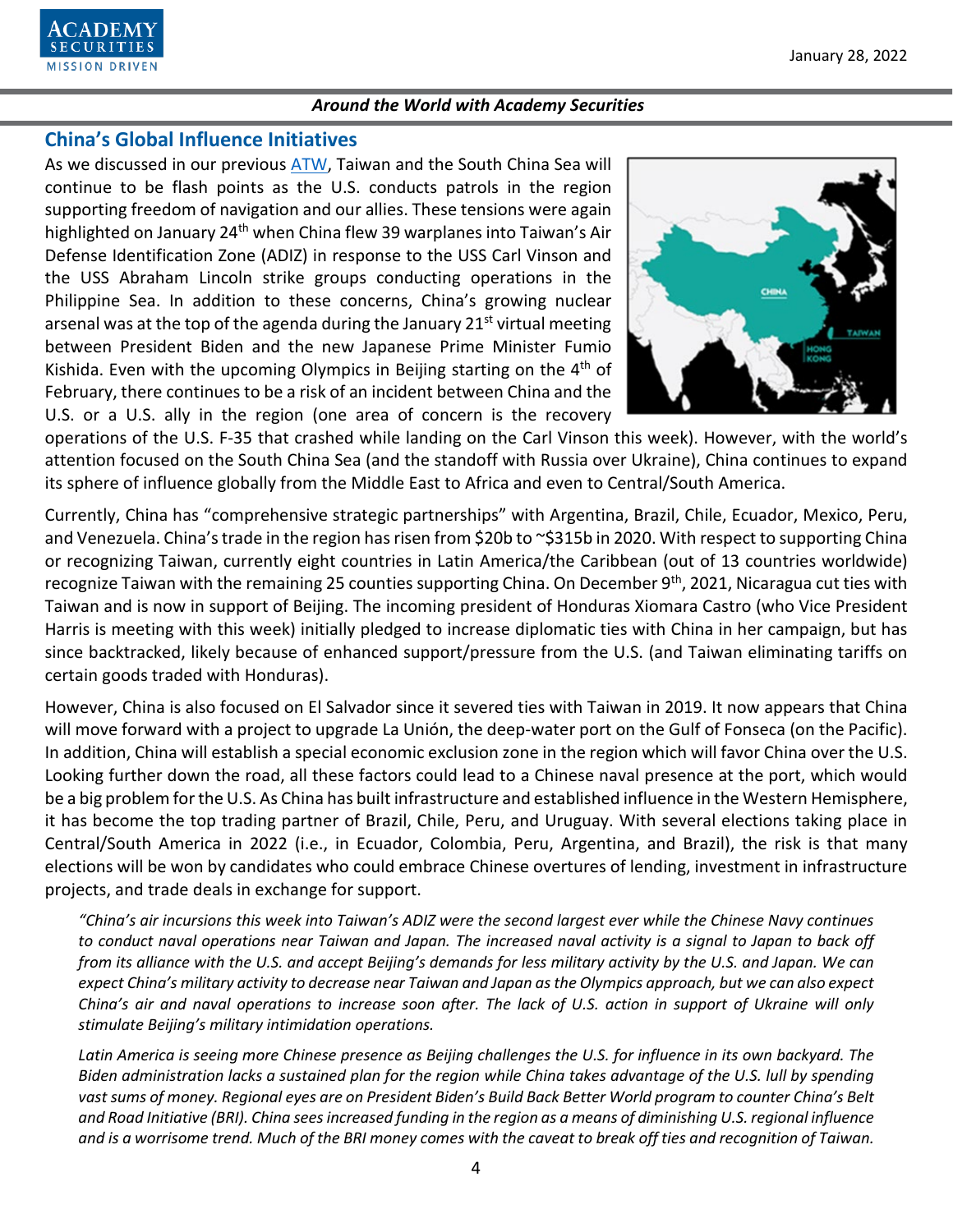

*So far, many countries have lined up to take Beijing's money even though it means disagreeing with the U.S. on Taiwan. Money talks and Beijing is using it to its advantage throughout the region as many of the countries become more autocratic and less democratic, playing into Beijing's hands." - General Robert Walsh*

*"China has aggressively pursued its Belt and Road Initiative in South America, and it should be a big concern for the U.S., specifically in the energy, rare earth element (REE), and other mineral segments (some of these REEs are key to the IT/telecommunications industry). With respect to electricity, China controls 57% of electricity transmission in Chile (China's State Grid Corporation recently purchased Chile's Compañía General de Electricidad for \$3B). They have similar efforts currently underway in Ecuador, Bolivia, Argentina, Honduras, Peru, and Colombia, where corporations are building hydropower, wind, and solar power stations.* 

*On the REE front, China put \$180 million into Venezuelan nickel mining, and an additional \$580 million into more general mining services. China gets 55% of its copper from Chile and Peru. The Chinese state-owned company Chinalco also controls the Peruvian Toromocho and La Bambas copper mines and another Chinese-backed mine in Ecuador. China's Xinjiang TBEA bought a 49% stake in Bolivia's lithium industry (not a REE but used for electric vehicle batteries). Just like they have done in Africa, they are going after all countries in South America." - Admiral Danelle Barrett*

*"On December 19th, 2021, Chile elected leftist, Gabriel Boric, as their next president. This will be the first time that all of Chile's neighbors will be leftist populist states (Argentina, Peru, Bolivia). The turn in the region to the populist left provides increased opportunities for China economically and it will be critical for the U.S. to continue to engage in Chile emphasizing that they must continue to avoid China in strategically sensitive areas (telecommunications, surveillance, e-commerce, etc.) as a failure to do so would limit our ability to collaborate closely with them. Chile has been an institutionally strong and politically stable pro-Western government in the region in the past and with a divided Congress, the Boric administration will be challenged to gain consensus and will have to move forward slowly. We will need to see what the new government's positions are with respect to OAS, CELAC, ALBA, Venezuela, Cuba, and Nicaragua.* 

*China is the biggest importer of Chile's copper, so they have always been economically linked, but because Chile has had good governance, strong institutions, and national laws, they have excluded China in the past from making investments in areas that Chile's previous governments have deemed sensitive and intrusive on the rights of their population. We will have to watch closely if the left-of-center Boric government is willing to make concessions to China in accepting loans, allowing for investments, and buying commodities due to the enabling impact of money.*

*In the Central/South American region, we need to pay attention to the increasingly left oriented governments because this could lead to authoritarian regimes that are openly anti-U.S. (previously Venezuela, Argentina, Bolivia). We need to continue to ensure that the full story is told on China's economic coercion, global corruption, and infrastructure failures. The governments all have a choice, so we must emphasize the importance of full transparency, good governance, and collaboration with respected partners because this becomes increasingly difficult as leftist regimes turn to China for economic support and new laws and policies are put in place that hinder free and open markets. The reality of the situation is that we need to start paying attention to this part of the world now or we will be left wondering why democratic principles are not flourishing and the region is so dependent on China." - General KK Chinn*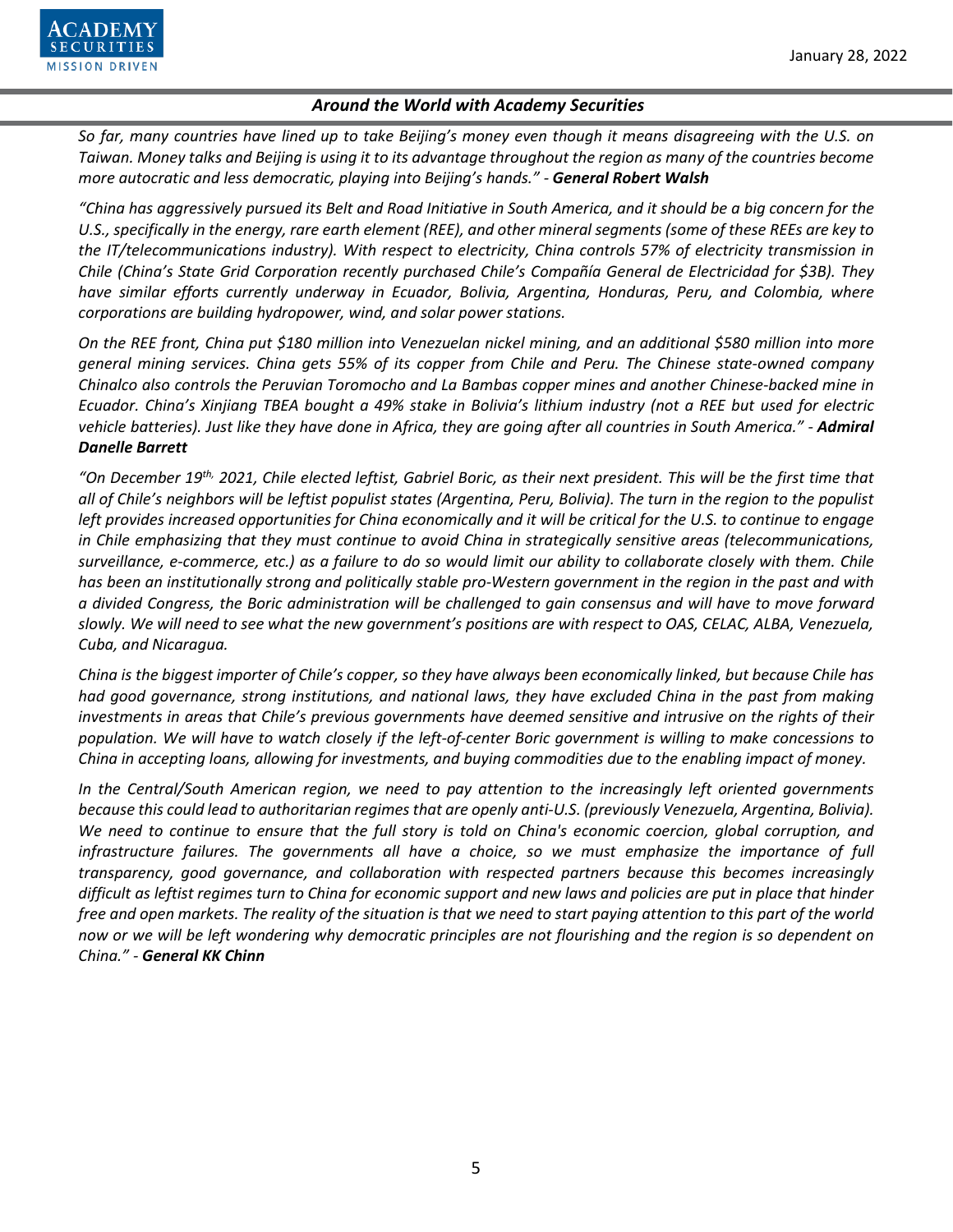

# **North Korean Weapons Testing**

As we reported in our September 2021 [ATW,](https://www.academysecurities.com/wordpress/wp-content/uploads/2021/09/Around-the-World-with-Academy-Securities_9_28_21.pdf) North Korea has continued to test weapons systems (six tests this month alone) from cruise missiles to submarine launched ballistic missiles. On January  $12<sup>th</sup>$ , North Korea announced the successful test of another hypersonic missile as well. None of these recent tests are a coincidence and are signs that additional tests are imminent, including the potential for another round of nuclear tests (not conducted since 2017). In response to these recent tests, the U.S. has placed additional sanctions on North Korea. The timing of these tests was telegraphed last year when the regime publicly stated that its goal was to develop improved short/medium range cruise missiles, submarine launched ballistic missiles, multiple warhead weapons, and hypersonic weapons.



With all the problems facing the U.S. from Russia/Ukraine, competition with China, Iran, etc., Kim likely believes that now is a good time to reopen the playbook of weapons testing to receive concessions or sanctions relief. He hinted at this when he announced at a January 20<sup>th</sup> Politburo meeting that North Korean officials should "reconsider in an overall scale the trust-building measures that we took on our own initiative…and to promptly examine the issue of restarting all temporarily suspended activities." Since the meetings with President Trump in 2018, Kim had put North Korean nuclear and long-range ballistic missile tests on hold. Covid hit the country hard in 2020 and North Korea sealed its borders, which severely damaged the economy. While the borders are now open to trading with China, Kim is clearly trying to position North Korea for leverage in any potential discussions with the U.S., which has said it is ready to speak "anytime, anywhere" without any preconditions.

*"North Korea's recent missile tests are a means of acting out to gain negotiating leverage as the U.S. shifts its priority in the region from the defense of South Korea towards countering China. Kim Jong Un knows his leverage for economic aid and removing sanctions has always occurred through North Korea's threat to use nuclear weapons. He sees the U.S. shift in regional priorities towards China as a risk to his framework of using nuclear threats to gain economic aid. He is also smart enough to realize that the U.S. change in focus towards China brings U.S. weapons to the region that are a greater risk to his regime. He may also see the end to South Korean President Moon Jae-in's presidency in March as a reason to move quickly. Moon has received tacit agreement from the U.S. and China to formally end the Korean War. This could end with the next elected president. Kim may also see his leverage of using nuclear weapons reduce over time and this may be the reason the North Korean military has focused more recently on developing advanced conventional weapons such as hypersonic missiles." - General Robert Walsh*

*"This is the third Kim that I have observed lead the North Korean regime and they all operate under a habitual cycle of behavior. The cycle is crisis action, diplomatic outreach, negotiations, recriminations, breakdown, and return to crisis. We have observed this cycle repeatedly, most recently with the Trump administration's outreach. We are in the crisis action phase now with the increased missile testing and we can expect this to continue with a dramatic increase after the Olympics and leading up to the South Korean Presidential election in March. At some point, the Biden administration or the South Korean government will reach out diplomatically to North Korea to re-establish a dialogue on lifting sanctions/denuclearization." - General KK Chinn*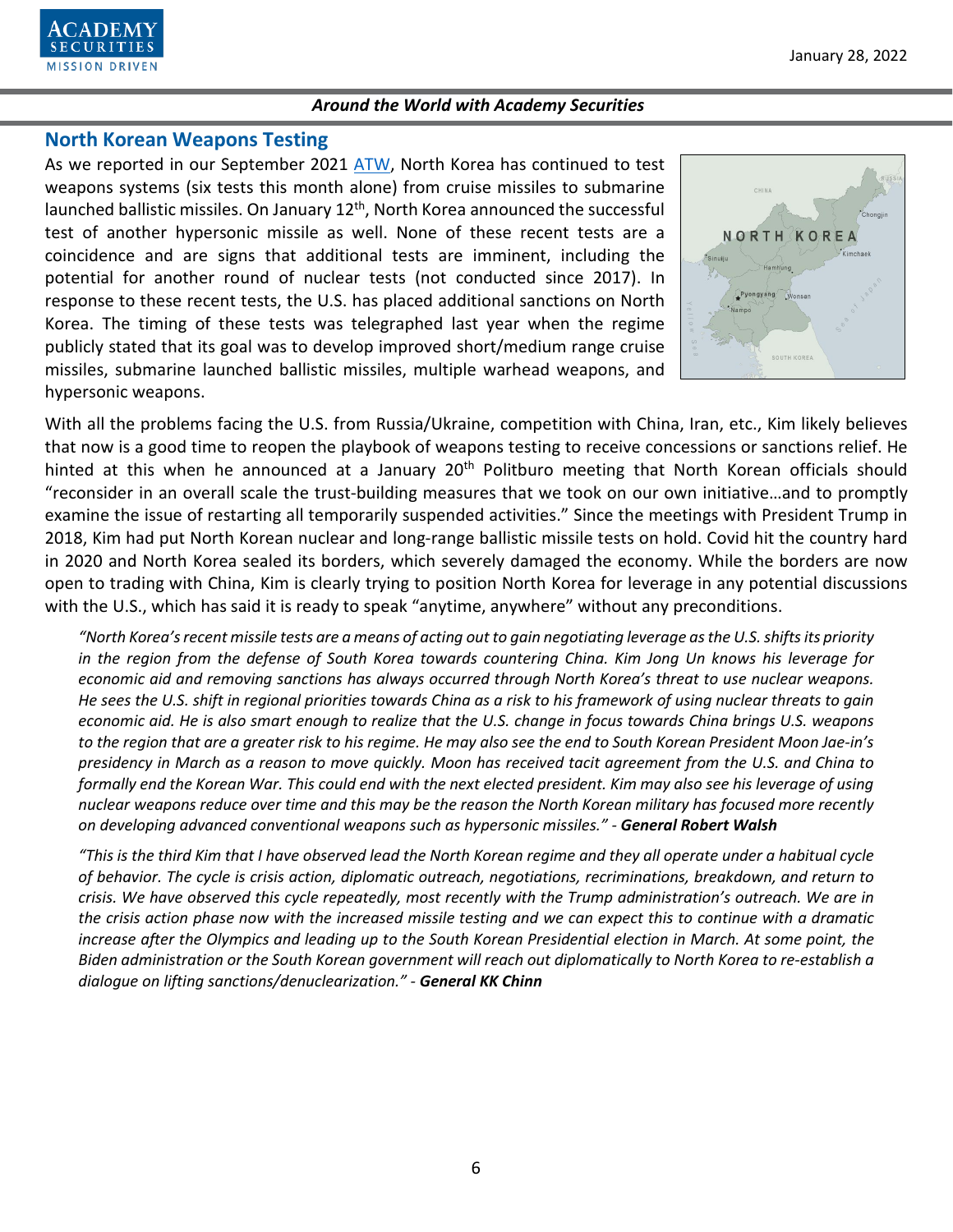

## **Iran's Proxy Forces Strike UAE**

In our previous [ATW](https://www.academysecurities.com/wordpress/wp-content/uploads/2021/12/Around-the-World-with-Academy-Securities_12-17-21.pdf) and our November 2021 [webinar,](https://www.youtube.com/watch?v=2q5DltN_WCY) we discussed the likelihood of re-entering a nuclear deal with Iran. As the talks have continued, they are likely going to come to an end unless a deal is reached soon. On January  $21<sup>st</sup>$ , after a meeting with Russian Foreign Minister Sergei Lavrov, Secretary Blinken said, "If a deal is not reached in the next few weeks, Iran's ongoing nuclear advances will make it impossible to return to the JCPOA. But right now, there's still a window, a brief one, to bring those talks to a successful conclusion and address the remaining concerns of all sides." The topic of the



Iranian nuclear deal surfaced during the talks on Russia/Ukraine as an example of ways the U.S. could work constructively with Russia. However, if a deal is not reached, it will be the fault of the Iranians. Significant resources and time have been spent over the past few months after the talks were re-started to find a peaceful solution to the nuclear crisis with Iran. All the while, Iran has come to the table with conditions such as the removal of sanctions before anything can be agreed upon, a guarantee that the U.S. does not leave the arrangement again, and discussion around Iran's ballistic missile program/support of regional terrorism are off limits.

On January 17<sup>th</sup>, Houthi rebels in Yemen fired missiles and launched drones into the UAE targeting Abu Dhabi, killing three people and caused a fire at the international airport. In addition, on January 24<sup>th</sup>, two ballistic missiles that were heading to Abu Dhabi were intercepted by U.S./Emirati defenses. While these attacks may or may not have been coordinated with Iran, the weapons used were supplied by Iranian forces. Over the past few years, these types of attacks have been directed at Saudi Arabia, which has led the war against the Houthi rebels since 2015 after the rebels took power from the Saudi backed government in Yemen. Striking the UAE is a significant development and moves them deeper into the conflict. Iran's proxy forces continue to execute strikes throughout the region, including on U.S. forces in Syria and the U.S. embassy in Baghdad. These attacks are not having the desired effect, which is likely trying gain leverage over the international participants in the nuclear discussions. These incidents further isolate Iran from its Gulf neighbors. While Iran has other supporters such as China to turn to, time is running out to come to a new nuclear agreement.

*"The Iranian regime's hardline negotiators remain stubborn in their unwillingness to agree to an interim deal that the U.S. has offered as a next step in the nuclear talks. The Iranians believe this would result in the loss of leverage in further negotiations. This signals a higher potential that the talks collapse again. Little has happened as the Iranians continue to dig in their heals and seek reduced limits on nuclear enrichment and the removal of all U.S. sanctions. This resulted in several hardline U.S. negotiators quitting the U.S. team and the U.S. threatening to increase trade sanctions. We can expect Iran's nuclear enrichment to continue if the talks collapse thus increasing the potential for a regional conflict between Iran and Israel." - General Robert Walsh*